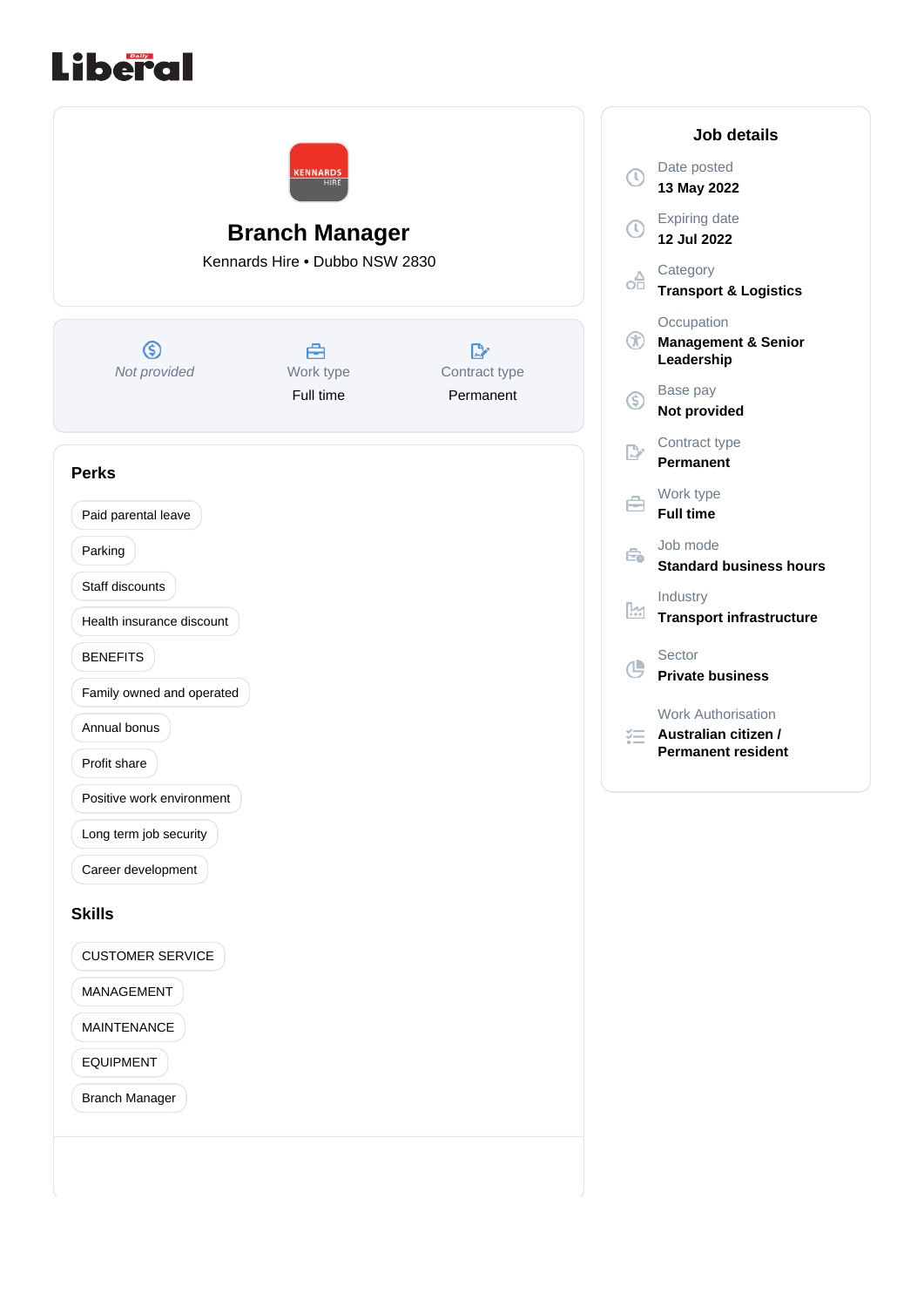# **Full job description**

#### **Branch Manager**

### **Dubbo**

- **Great career development opportunity**
- **Great salary including car, fuel card and phone**
- **Largest family-owned equipment hire company | Ongoing training & development**
- **Profit Share | Access to EAP | Discounts on insurance, eye care, travel + more**
- **Uniforms & PPE provided | Annual Awards Program | Current Drivers Licence a must**

#### **About the role**

As the BRANCH MANAGER, you will manage an engaged team of branch staff to achieve a culture of safety and customer service, whilst delivering financial and quality outcomes.

- Lead the branch team and engage team in Reaching Best conversations to drive and maximise branch revenue and achieve budget
- Manage the branch P&L
- Plan branch staffing in collaboration with the Area manager to meet profitability targets;
- Ensure all rostering and time worked information is correct and completed for payroll process within the required timelines
- Prepare end of month reports and action business lost
- Ensure equipment maintenance, servicing and workshop meets QOM standards
- Develop customer relationships and network to identify business development opportunities
- Role model and coach safe behaviour in accordance with Kennard's Safe Work policies and procedures, including PPE, manual handling techniques, lifting limits, and safe driving
- Provide regular feedback and development to branch staff, as well as conduct performance appraisals to drive performance and capability

## **About you**

- Demonstrated previous experience leading a team in a management/supervisory role, with the ability to effectively delegate, coach and develop others
- Strong financial acumen and experience managing P&L's
- Outstanding customer service leadership including demonstrated ability to role model customer service standards and positively manage customer complaints